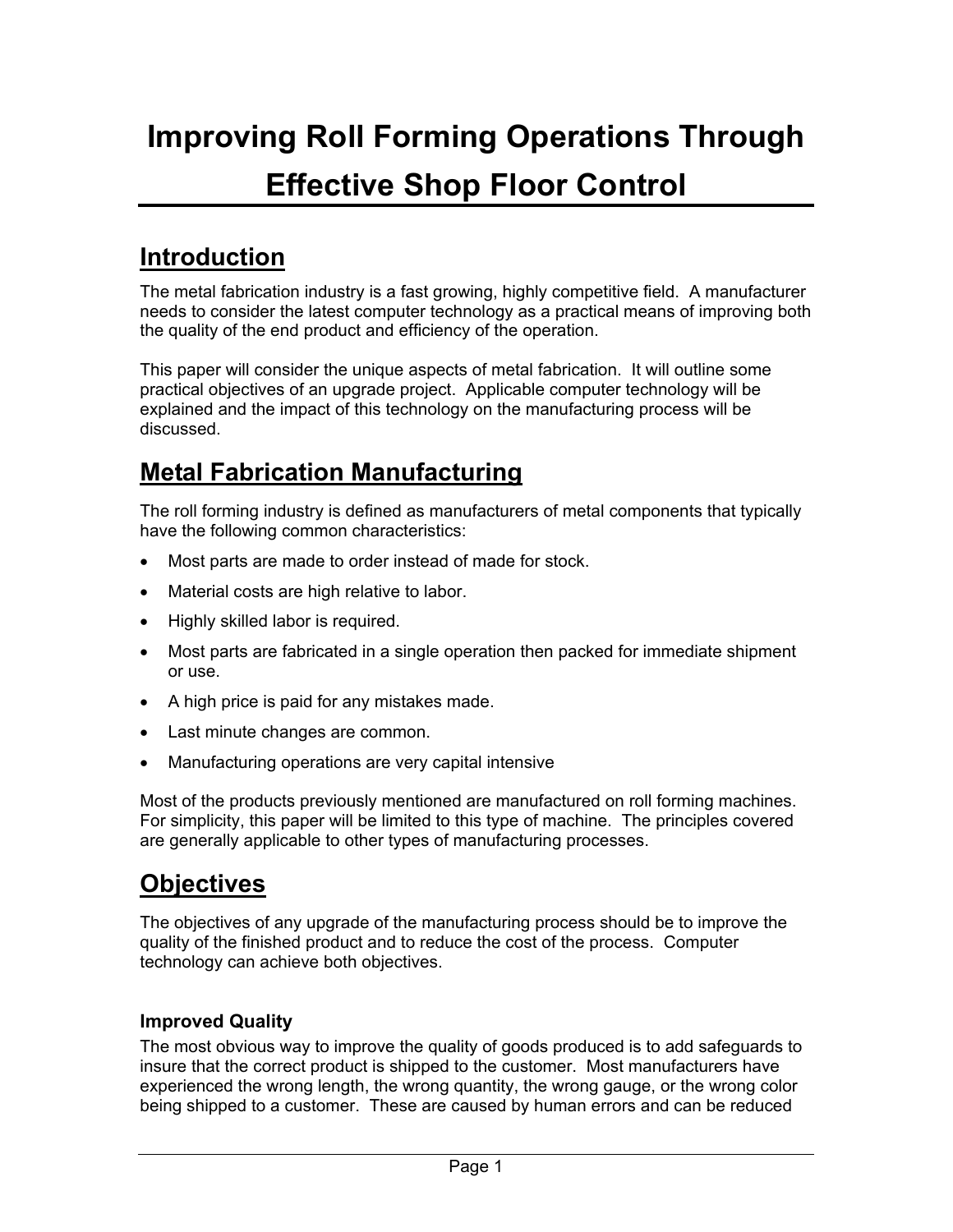by minimizing the number of data entry points in the manufacturing process. An alert human can enter data with better than 99% accuracy. However, that 1% error rate can have very expensive consequences. Short shipping only one building panel can cause expensive delays at the job site, possible back charges and a great deal of expense in shipping and handling that one piece.

There are ways to verify the material used against the material specified on the order. A link between the machine and an inventory control system can insure the proper material is being used.

Most manufacturers depend on the diligence of the machine operator to detect flaws in the material or roll formed shape. There is emerging technology that will automatically detect flaws and take corrective action.

Product quality can also be enhanced by adding identification to each part produced. This identification can be done to insure proper routing or can be an aid at the job site. Such identification can enhance the value of the product and may command a higher price.

#### **Improved Efficiency**

Metal construction manufacturers look at the total number of man-hours needed to produce 1000 lineal feet of product as a figure of merit in gauging the efficiency of a plant. This parameter not only measures the efficiency of the machine operator but all other plant personnel. Computer technology can increase the running time of a machine that will increase the footage produced per hour. It can also automate some record keeping that may be presently entered manually. This would not only benefit machine efficiency but would also reduce clerical labor if this data needs to be entered in the office computer system.

### **Applying Computer Technology**

Figure 1 shows a simplified diagram of a roll forming operation. Coils are received and placed in inventory. Coils are selected from inventory and loaded on the roll former. The material is roll formed and cut into specific lengths to fill orders. The cut sheets are crated and loaded on a truck. In this simple process, the roll form machine operator is a key figure, often involved in all steps. By concentrating on this employee's job functions, benefits of computer technology can be significant.



There are many ways roll forming companies handle the flow of data in their process. Most companies encountered have computers for accounting purposes but do not tie the computers to the manufacturing process. In this situation, a typical flow of data is as follows: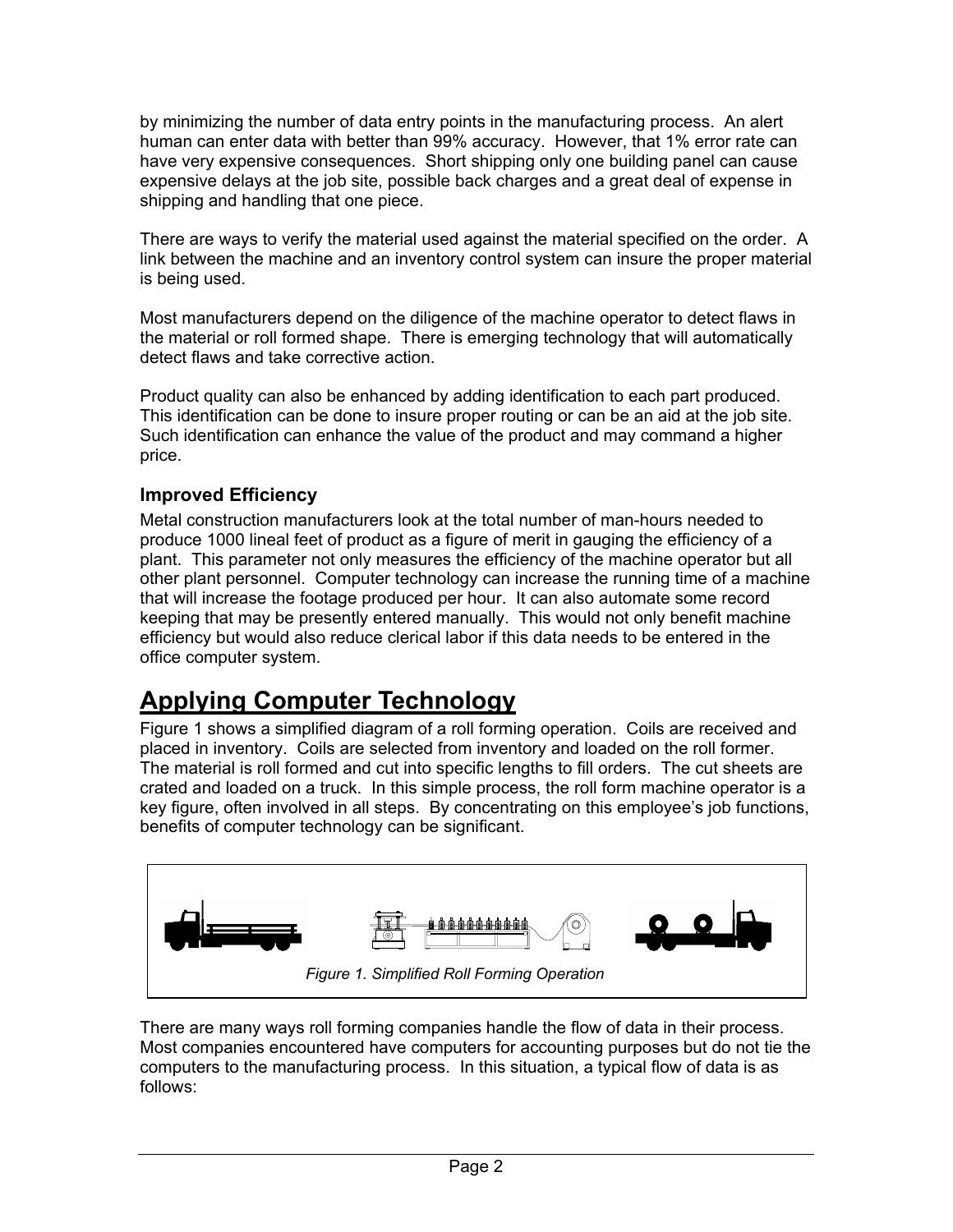- 1. Order is taken by a sales person
- 2. Cut list is keyed into office computer by a clerk
- 3. Computer prints out a work order describing quantities, lengths, profile, and material
- 4. Machine operator keys in quantities and lengths into the roll former length controller
- 5. Machine operator manually labels the finished product
- 6. Machine operator fills out an operator's log indicating the order run, inventory coil used, and amount of material used
- 7. Office clerk updates inventory and generates invoices based on operator's log

In this process there are five steps that involve manual data entry. This means five opportunities to make mistakes in five time consuming tasks. The objective of computer technology is to reduce these manual data entry steps to only the initial entry of the order.

#### **Direct Numeric Control (DNC)**

In order to eliminate the many data entry steps, a method to get data to and from the roll forming machines must be established. With present technology, the most efficient method of communications is Direct Numeric Control or DNC. With DNC, a communication network is established between the office computer and a computer located at each machine. The roll form machine's length controller is a computer in most cases and can serve a dual role as machine controller and interface to the office computer.

A diagram of a DNC system is shown in Figure 2. In this configuration, an intermediate



PC has been added to standardize the system. There are a wide variety of mainframes in use and establishing a universal computer interface to the machine controllers would be impossible. However, most mainframe systems have established networking tools for connection to a standard PC. This PC can also serve as a workstation for a scheduler or production supervisor.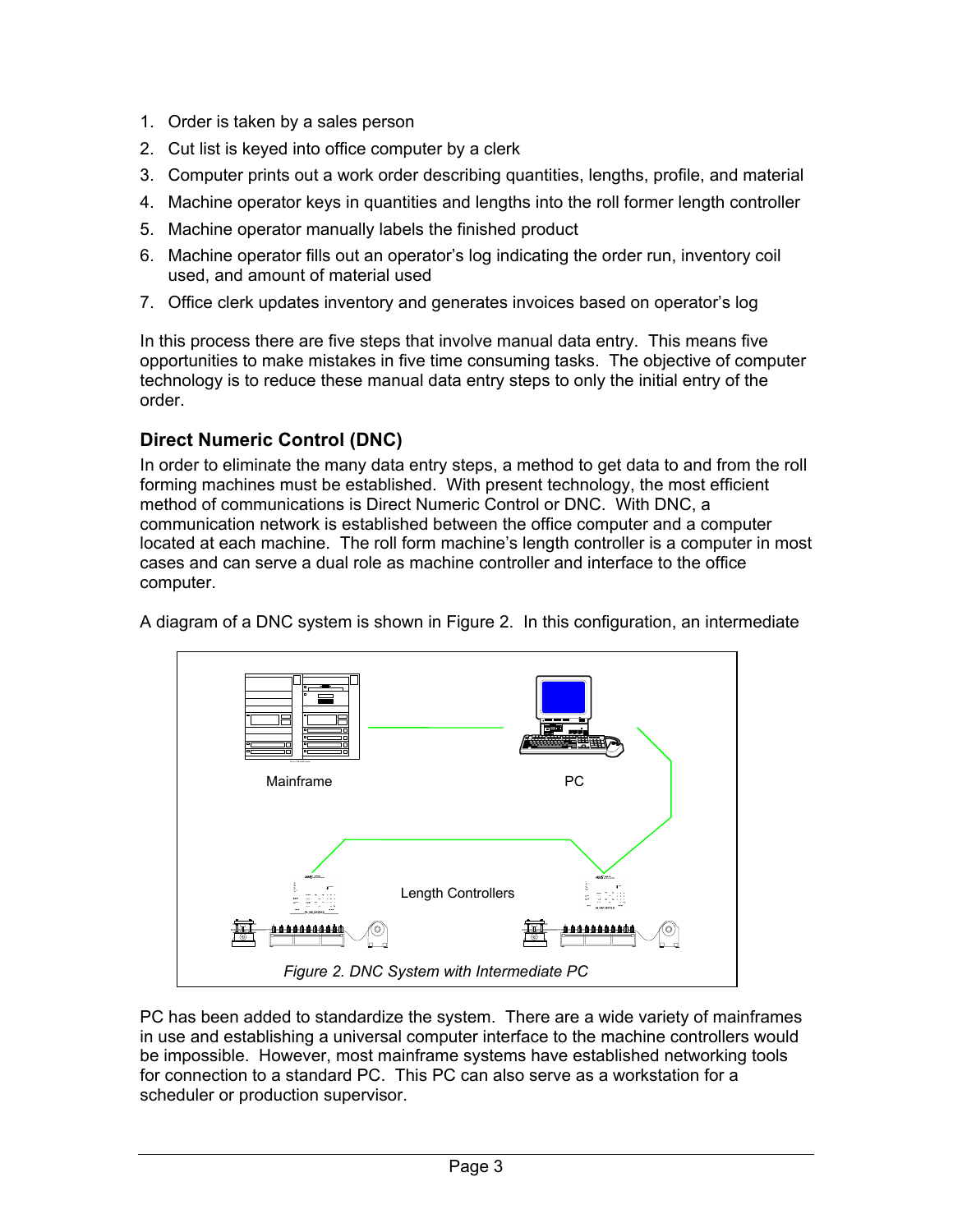The DNC system performs the following tasks:

- 1. Download cut lists to the machines
- 2. Verify material used on the order
- 3. Upload data on the time and material required to complete an order
- 4. Monitor the present status of each machine from the supervisor's office

#### **Download Orders**

With DNC, the cutting list for an order is loaded into the machine controller automatically. There is no opportunity to enter the wrong quantity or length.

Since the operator does not have to key in the cutting list, the machine has less down time. Many manufacturers are surprised to find out just how inefficient their roll form machines are. A typical building panel line may only run two hours in an eight hour shift due to frequent coil changes, low quantity cutting lists, and packaging delays. It has been reported that downloading of orders can add one additional hour of actual running time to the machine. This is, in effect, a 50% increase in production.

#### **Verify Material Used**

Each order should specify a material to be used. Normally, a standard code number is established that identifies the type, gauge, width, color, and finish. This will be referred to as the Material Identifier (MID).

A plant may have several coils that fit this material code. Each coil needs a unique identifying number for inventory control. This number may come from the supplier or may be created when the coil is received. This number is referred to as the Coil Identifier (CID).

Normal practice is for the order to specify a MID, not a specific CID. This gives the operator the flexibility to select the most convenient coil to meet the order requirement. Otherwise, if the CID were specified, that particular coil may be on the bottom of a stack or may be damaged.

By letting the operator choose the coil, it becomes necessary to enter the CID each time the coil is loaded. This number along with the order number and MID can be sent to the office computer for verification. If the CID is not valid or the MID of the coil does not match the MID of the order, a warning can be sent to the operator.

#### **Upload Production Data**

The length controller on the roll forming machine precisely measures all material passing by the length transducer. As a computer, the length controller should be capable of keeping accurate time records. With these two features, an accurate record of time and material usage can be maintained.

The data collected by the length controller can be uploaded to the office computer. This data should include the following information in order to give a comprehensive picture of the activity at the machine: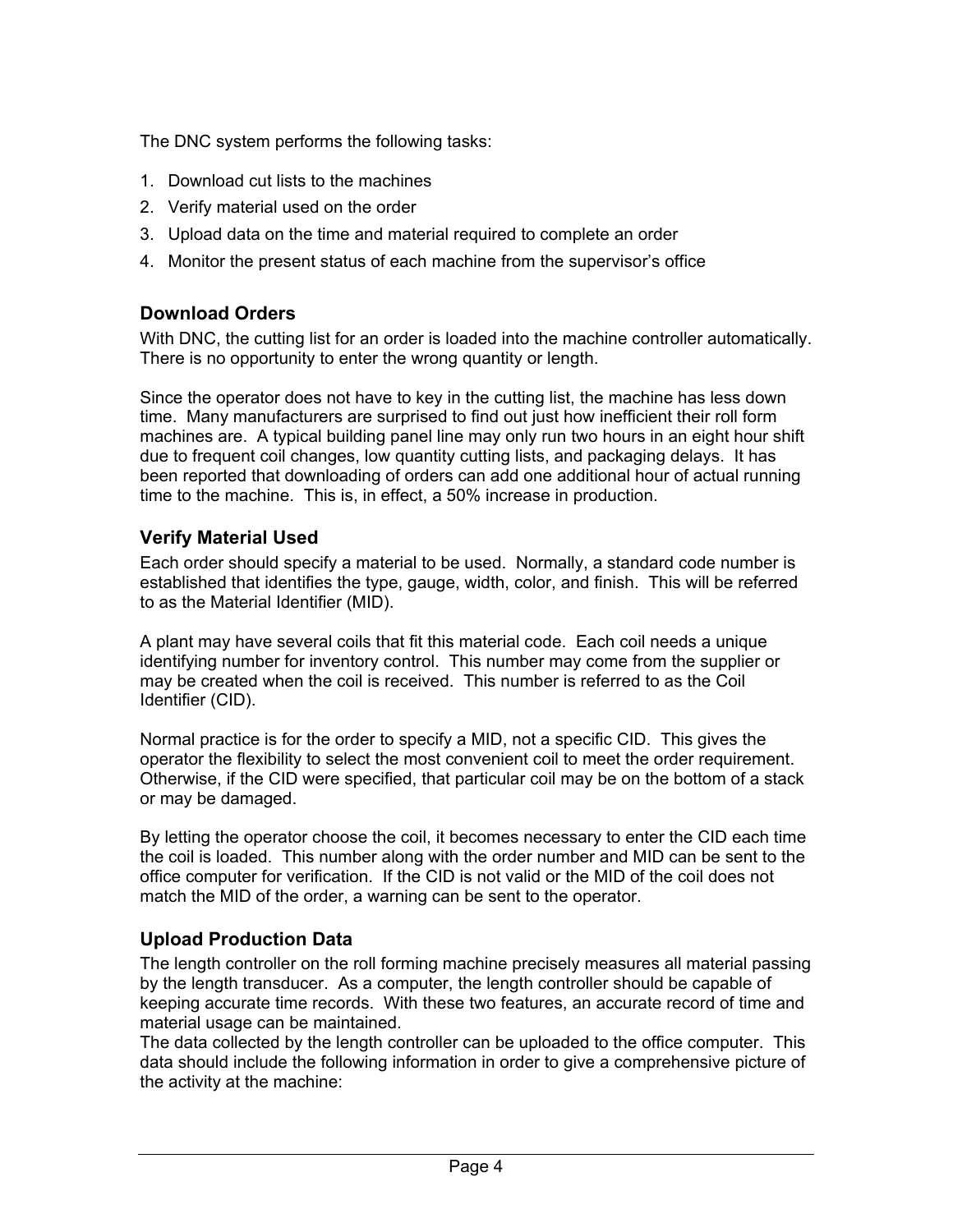- 1. Quantity and length of good parts produced.
- 2. Length of any scrap encountered
- 3. Date and time of production start
- 4. Date and time of production stop

With this data, the office computer can do the following tasks:

- 1. Mark items complete and automatically generate customer invoices
- 2. Reduce footage remaining of inventory coils based on usage
- 3. Compile scrap reports
- 4. Analyze running time versus down time

In addition, a permanent record of all of the machine's activities is obtained in a computer data file for any future reference. If a customer should complain of a short shipment, this data can be printed out to either substantiate or counter the claim.

#### **Production Monitoring**

In the configuration shown above, each roll forming machine is connected to the office PC via the LAN. This gives the opportunity to monitor the status of each machine from a central location. Such items as the current order, current material, line speed, and total footage for the shift can easily be displayed for each machine. A supervisor can track orders and detect production delays before they cause serious problems.

### **Identification Systems**

In many cases, machine operators must manually identify roll formed parts as they are being produced. They either mark each piece or fill out a shipping ticket for each bundle of goods produced. New computer technology makes available several devices which can automate this process.

#### **Bundle Ticket Printers**

If a bundle of parts must be identified as to its contents, the options are to manually write the ticket, use tickets printed on an office computer, or print the ticket at the machine as the bundle is being produced. Writing the tickets by hand is time consuming and can create problems of legibility.

Using preprinted tickets solves these problems but it reduces the flexibility at the time of production. Preprinted tickets means the contents of each bundle is predetermined. Often, breaking an



order up into reasonably sized bundles requires human intervention from an experienced operator. Also, several bundle tickets would be present at any given time at the machine. This increases the possibility of losing a ticket or putting the wrong ticket on a bundle.

Printing the bundle tickets on demand at the machine solves these problems. The operator can set contents of a bundle and print a ticket reflecting his decision. Since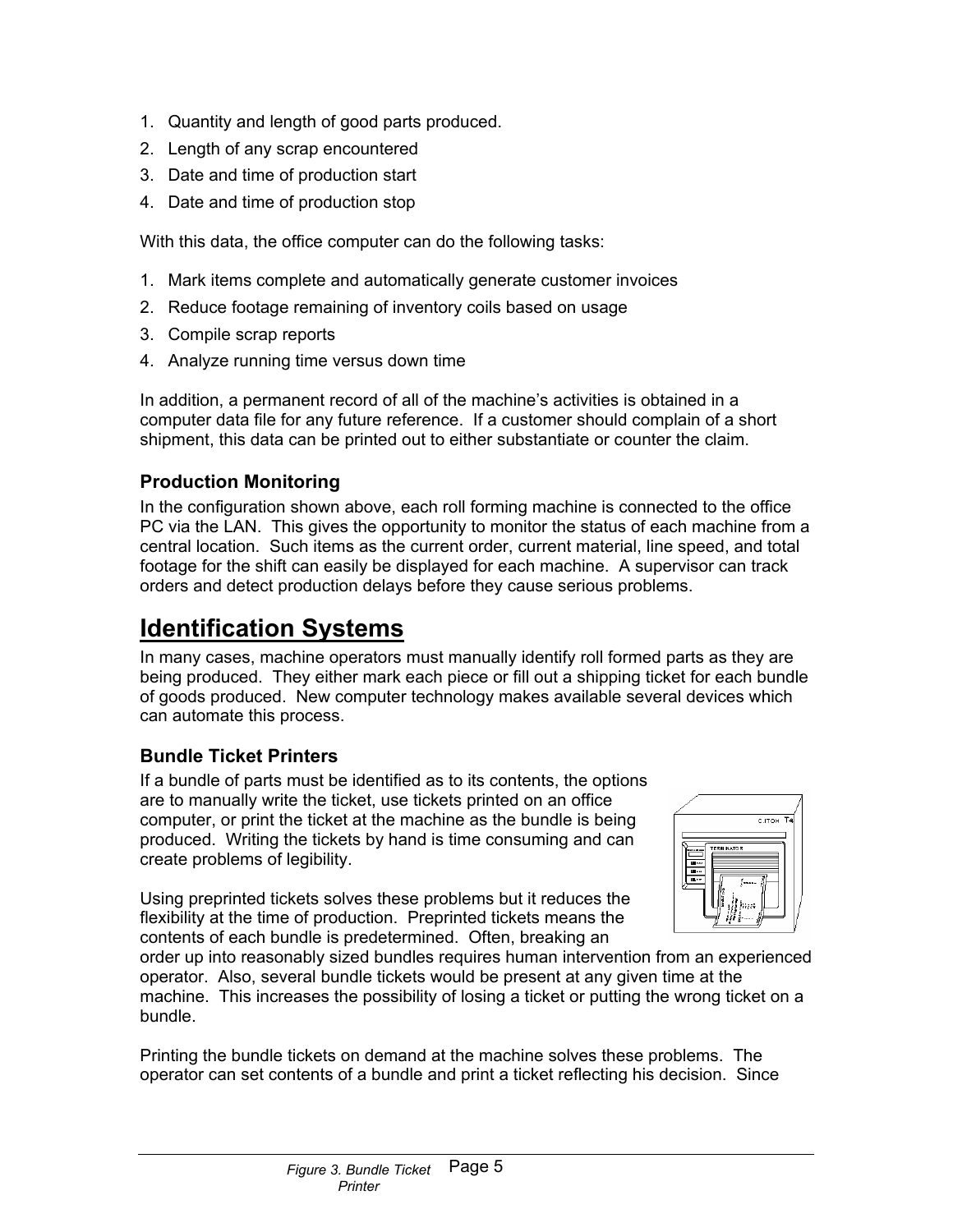only one ticket should be present at the machine, the possibility of a mix up is eliminated.

The downside of printing bundle tickets at the machine is the expense of adding multiple printers. Also, machine-running time may be diminished if frequent changes of printer stock are required.

#### **Ink Jet Printing**

In some cases, it is necessary or desirable to mark each piece produced. Ink jet printers are ideal for such applications if the printing requirements are limited to less than 50 alphanumeric characters.



Ink Jet printers have a series of nozzles which spray a fast drying ink directly on the part as it is being produced by the roll former. The pulsation of the nozzles is timed to the movement of the material, forming coarse block letters.

There are two types of ink jet printing systems, drop-on-demand and recirculating ink systems. In the drop-on-demand system, the ink is stationary at the nozzles, waiting for a command to spray. This system produces large characters ranging from about  $\frac{1}{2}$  to 2 inches in height and is seen most commonly on many shipping cartons. In the recirculating ink systems, the ink is constantly moving from the reservoir past the spray nozzles and back to the reservoir. When printing is required, the stream of ink droplets is diverted onto the metal. This system produces small characters ranging from about 1/8 to  $\frac{1}{2}$  inch in height and are most commonly seen on the bottoms of can goods.

The advantages of the drop-on-demand system of ink jet printing is the lower initial cost and large characters readable from a distance

In the metal fabrication industry, the need for large, readable characters in the field usually dictates the use of the drop-on-demand system.

#### **Bar Code Scanning**

Bar code scanners are commonplace in the retail industry. They are beginning to be seen in the metal construction industry as well. Any instance requiring fast, accurate input of predetermined data is ideal for bar code scanners. The most common usage is the reading of bar codes on coil tags since most suppliers now print bar codes on their tags. Bar codes are also being used input complex instructions to the controller while the operator is away from the control console. For example, if the controller has a function to make an extra piece if a defect is observed, a bar code for this instruction can be printed on a sheet located where the operator normally stands to stack finished parts. When a defect is seen, the operator scans the code for this defect without returning to the console.

One thing to consider when choosing a bar code system is the location of the scanner. Most scanners have a limited length cable and a longer cable may be difficult to maintain and may be a safety hazard. The operator may need to scan bar codes at the uncoiler, operator's console, and at the stacking station. This may cover a span of over 100 feet.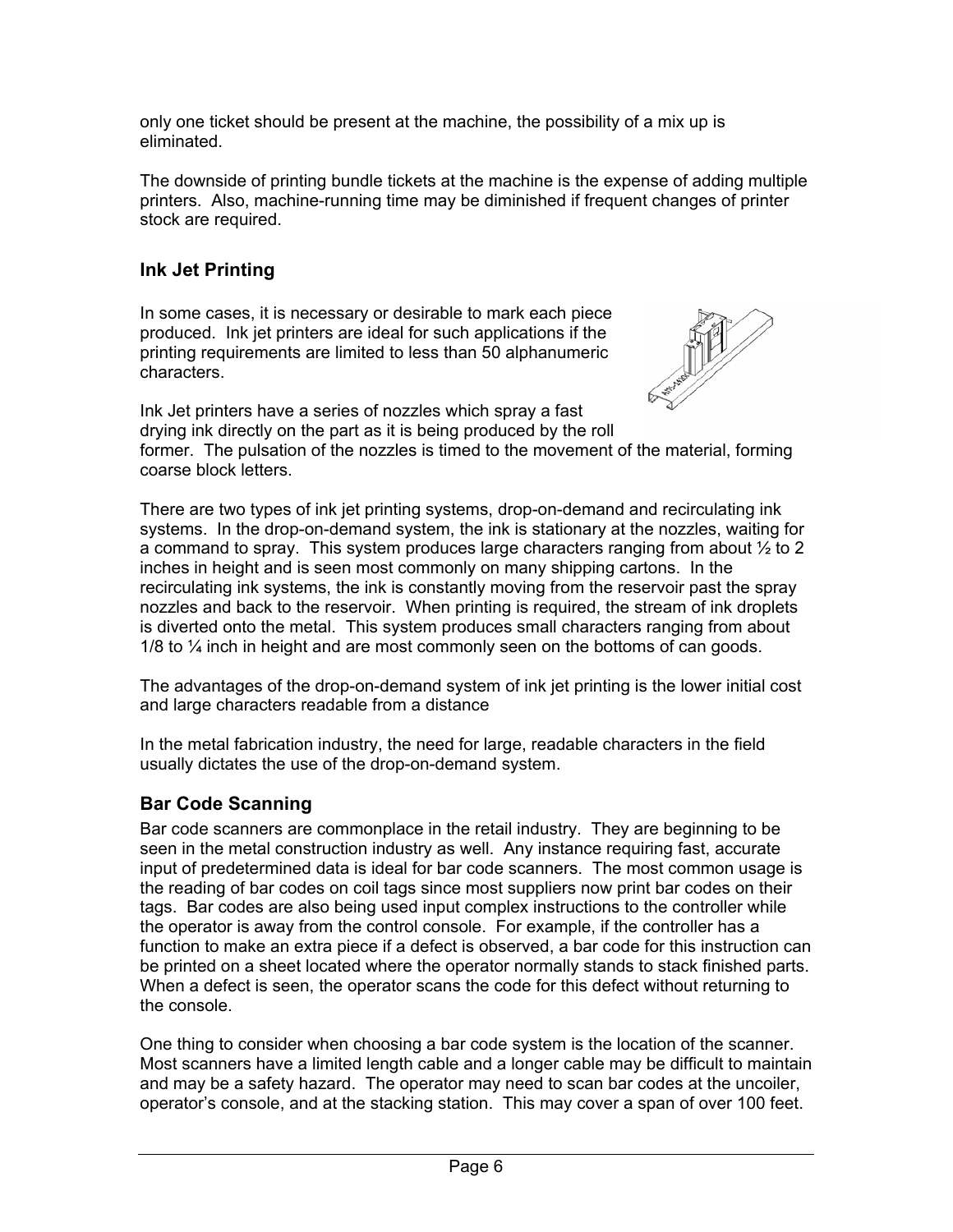A solution to this problem is a wireless scanner that uses a radio frequency transmitter. Scanners are available that cover a 75 foot radius and do not require an FCC license to operate. Operators carry them in a holster or attach them to a vest with Velcro.

When selecting a bar code scanner, be sure to specify one with a rugged case. Most scanners specify a maximum drop distance on a concrete floor without damage.

# **Automatic Inspection Systems**

As technology improves the roll forming industry, new challenges must be faced. As production rates increase, new machinery for handling the finished product will be required in order to take full advantage of the gains in speed. The ultimate solution is a fully automated bundling system. However, such equipment will remove the only quality control mechanism on the machine, the watchful eye of the operator.

In the next few years, emerging technology will be available for automatically inspecting roll formed products. These systems will check for length, profile, twist and camber. In the case of painted material, optical sensors should be able to detect paint flaws and take corrective action. Demand for such equipment will hasten its development.

# **Closed Loop Die Accelerator Systems**



**Simple Roll Forming System** 

If the roll former is coil-fed, a cutoff device must be added to the exit end of the machine. Some type of measuring system is added to size the parts and activate the cutoff press.

It is possible to stop the metal so that a stationary cutoff die can be used but this is inefficient for most applications. The roll former has too much inertia for rapid indexing to be practical and productivity would suffer from repeated halting. The vast majority of roll forming machines use a flying die so that the material can be fed at a continuous speed and productivity is maximized.

### **Die Accelerator Methods**

In order for a flying cut to be made, the die must be traveling at the same speed as the material. Thus every machine needs some means of accelerating the die from a speed of zero up to the material speed for each cut.

#### **Die Acceleration by Engaging Material**

The simplest form of die acceleration occurs by allowing the material itself to push the die forward. This is done by abruptly engaging the die to the material. One way this is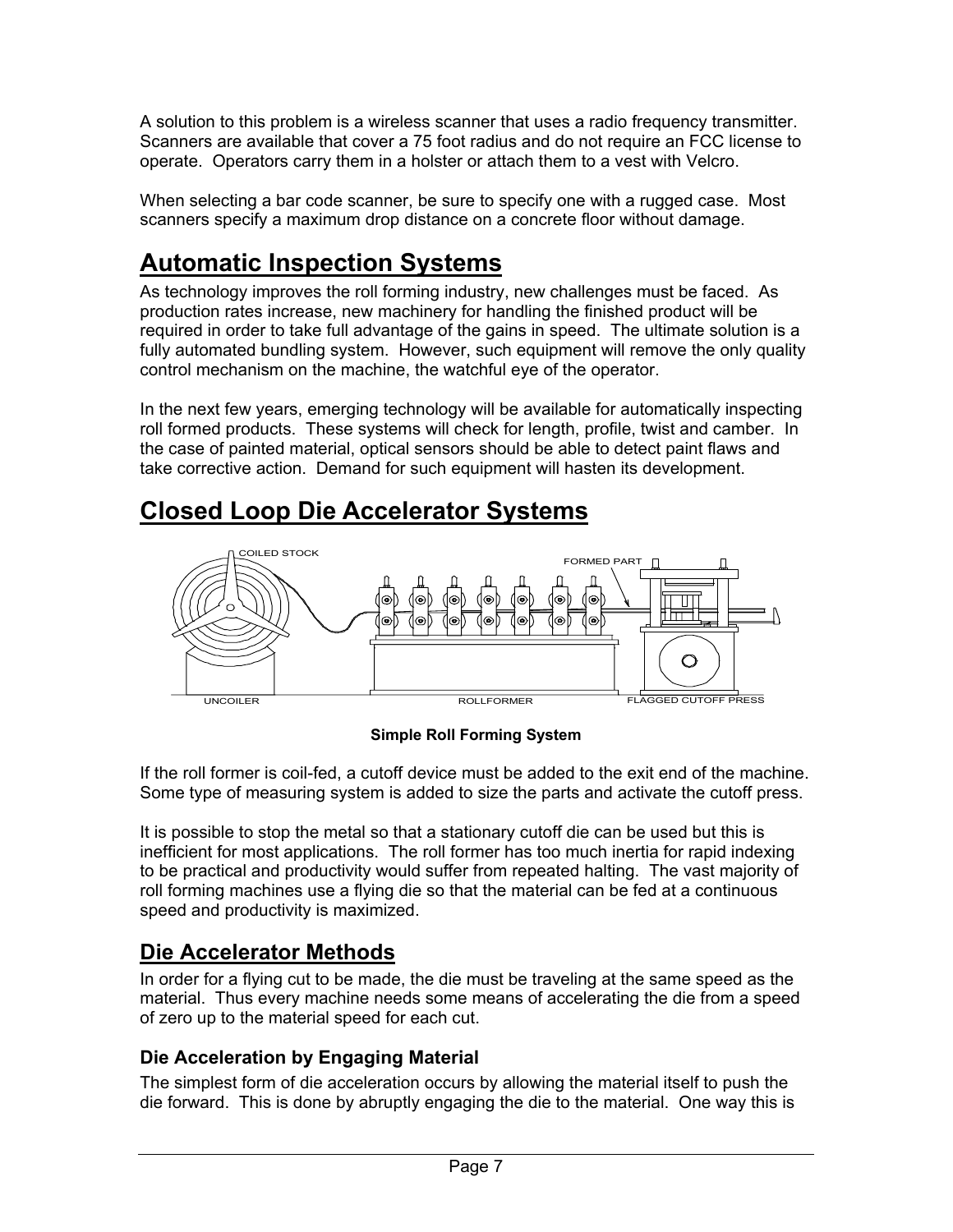done is with a gauge bar. The gauge bar has a target located exactly one part-length away from the die. The leading edge of the roll formed material hits the target, pushing the gauge bar forward and the die forward along with it. The die then trips a limit switch, which activates the cutoff press. The cut occurs while the material is pulling the die forward until the cut part falls away. With the part now gone, the die is pulled back to its home position by either springs or an air cylinder. Although a fairly accurate method for cutting parts, line speeds are limited to due to stress and buckling at the cut point and much scrap may be created while changing from one length to another while



**Cutoff Press with Gauge Bar** 

A second method of material acceleration is used on machines with electrical measuring systems. These can be machines with simple flag switches or those with electronic measuring wheels. On these systems, when the desired length of material is past the die, the press is activated. When the press cycles, the die begins to engage the material. The material pushes the die forward as the remainder of the cycle is completed. Once the cut is complete, the die retracts away from the material and returns to its home position.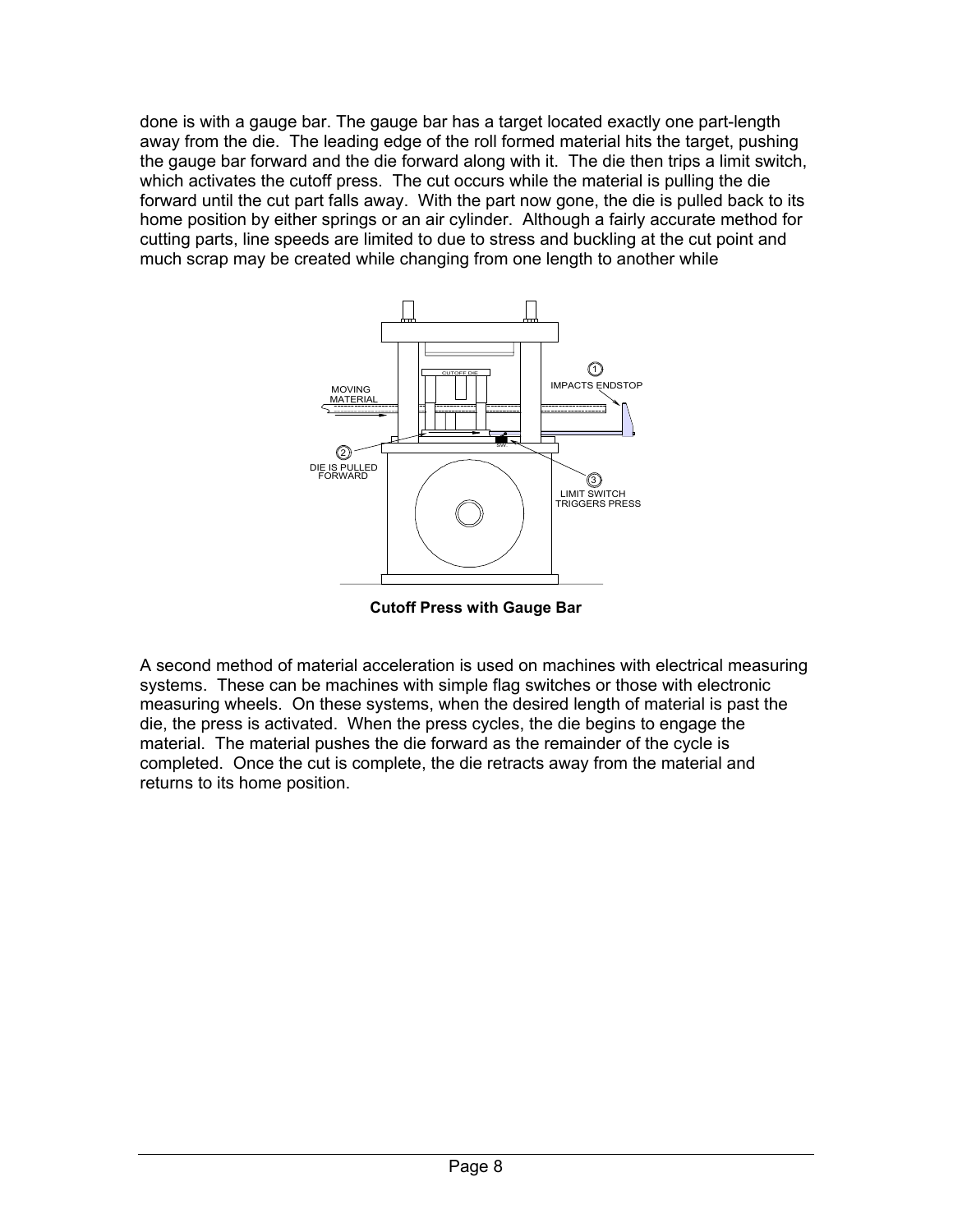

**Electronic Length Control Using a Control Device and Encoder** 

Whether using the "Material Engagement" or "Die Engagement", in both cases of material acceleration the impact on the material is abrupt. Applications are limited to very low line speeds or very stiff profiles. At higher speeds, the end of the part can be damaged or bowing can occur. Furthermore, the repeated impact can cause excessive wear and damage to the die.

#### **Acceleration by Mechanical Kickers**

It is possible to accelerate a die with mechanical "kickers". A ramp is located on a fixed position of the press. As the press closes, a roller on the die contacts the ramp and the die is pushed forward. A spring or air cylinder returns the die to the home position. This system is simple and inexpensive to install. However, the angle of the ramp must be carefully adjusted to match the material speed. Any mismatch of speed will cause damage to the part or the die.



**Kicker Die Put into Motion by Inclined Kick-Plate and Roller**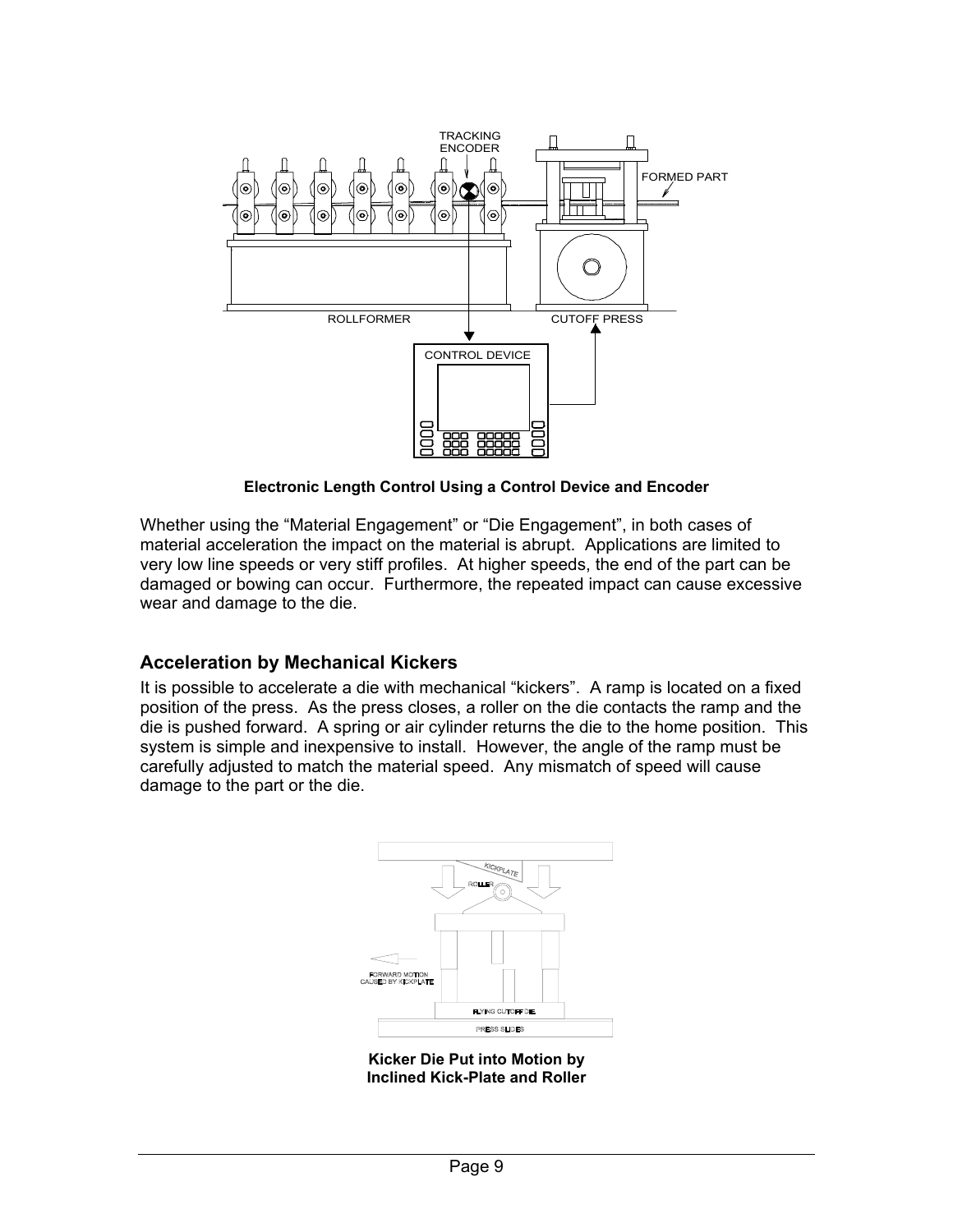#### **Acceleration by Die Boost Cylinders**

To alleviate the impact of the die on the material, boost cylinders can be employed. These are either pneumatic or hydraulic cylinders that push the die forward with each cut. The cylinders are activated just prior to or at the same time as the cutoff. The same cylinder is used to return the die to its home position at the end of the cut. The advantage of such a system is that it is inexpensive, easy to implement, and effective as a die accelerator. The disadvantages of such a system are that it is difficult to control the boost rate and there can be a substantial amount of inaccuracy introduced by this device.



**Flying Die with a Boost Cylinder** 

### **The Closed Loop Die Accelerator System**

The previous methods of die acceleration place a mechanical strain on the material that can greatly limit performance of the machine. A closed loop die accelerator eliminates this strain and allows substantial improvements in the part quality and productivity.

A closed loop die accelerator system uses a positioning device that can accurately control the position of the die across the entire stroke length of the press. When a cut is made, the positioning device moves the die so that it is directly over the desired cut point and traveling at the same speed as the material. Tracking continues throughout the entire press cycle. Once the material is cut, the positioning system returns the die to its home position and awaits the next target. Since the die and the material are traveling at the same velocity, each cut is made at virtually zero speed, just as if it was a standing cut. This results is a clean cut with no strain on the material or on the die.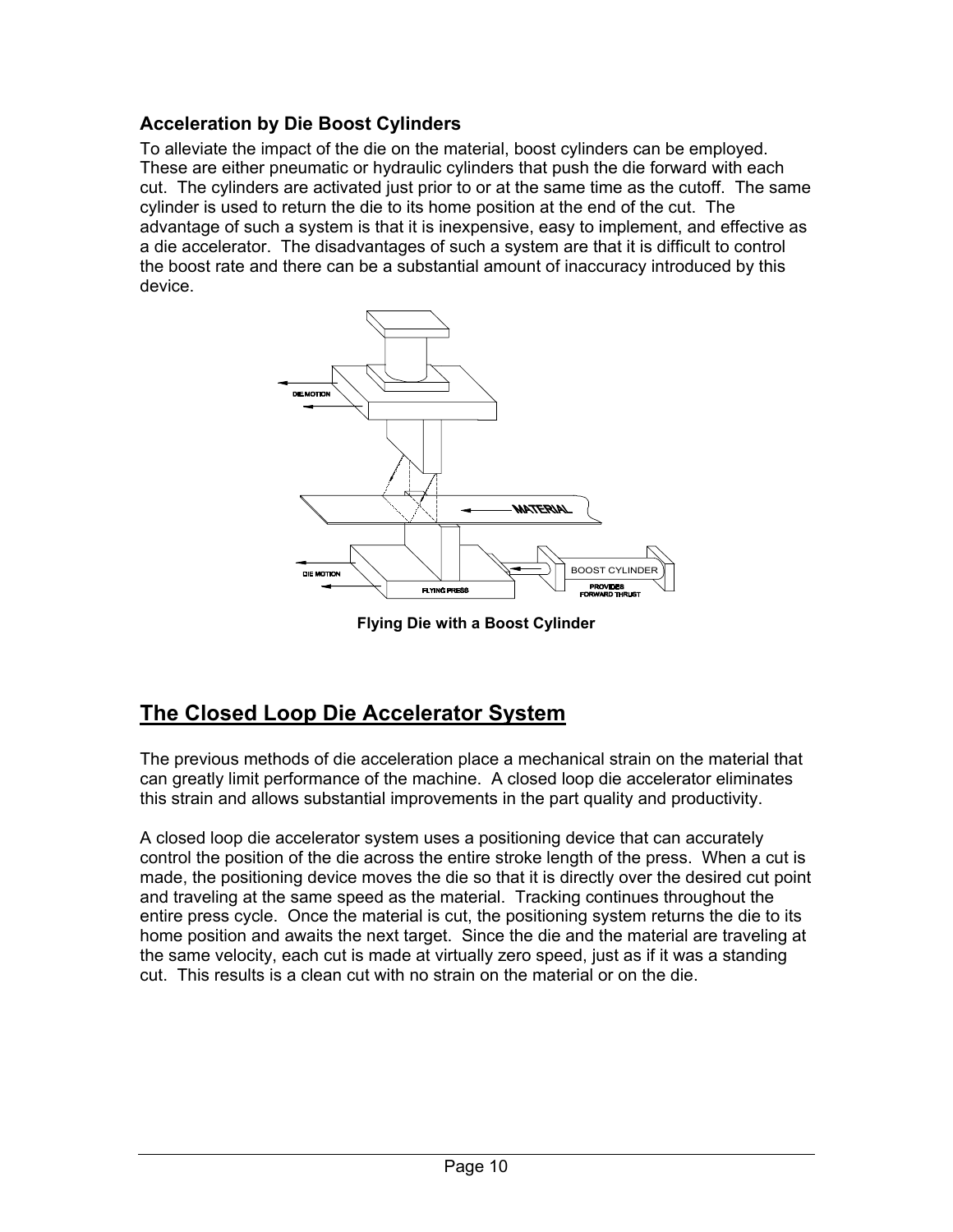

**Die Accelerator matching Speed with the Material** 

The key to the performance of the closed loop die accelerator is the electronic control system that measures the material movement and drives the positioning device. This is a closed loop system as opposed to an open loop system. An analogy for an open loop control system versus a closed loop control system would be an artillery shell versus a guided missile. Once a shell is fired, control is lost. Changes in wind or in target location cannot be compensated for once it leaves the cannon. With a guided missile, course corrections are made all the way to the target. Similarly, an open loop system is vulnerable to speed and press fluctuations once the press is activated. With a closed loop system, adjustments are made throughout the press cycle and better accuracy is achieved.

#### **Advantages of the Closed Loop Die Accelerator System**

The main advantage of a closed loop die accelerator is that it provides a foolproof method of acceleration that is effective over a wide variety of conditions. It completely eliminates the collision between the material and the die, improving the quality of the parts produced and extending the life of the cutoff die.

The closed loop die accelerator creates a condition where the die and the material are moving at virtually zero relative speed. It is now possible to dramatically increase the line speed without damaging the parts and greatly increasing the number of parts produced without any additional labor.

With a mechanical gauge bar, the part is confined between the target and the die. This can create dangerous pinch points that are hazardous to personnel and produce the possibility for jam ups. With the closed loop die accelerator, the part exits the machine without constraints. This can reduce the amount of down time, free up costly floor space, and increase production.

A closed loop die accelerator system is one of the most accurate methods of length control. It can produce results similar to a gauge bar without the speed constraints and virtually no setup time for length changes. Furthermore, the closed loop system can produce accurate part lengths over a wide variety of machine conditions.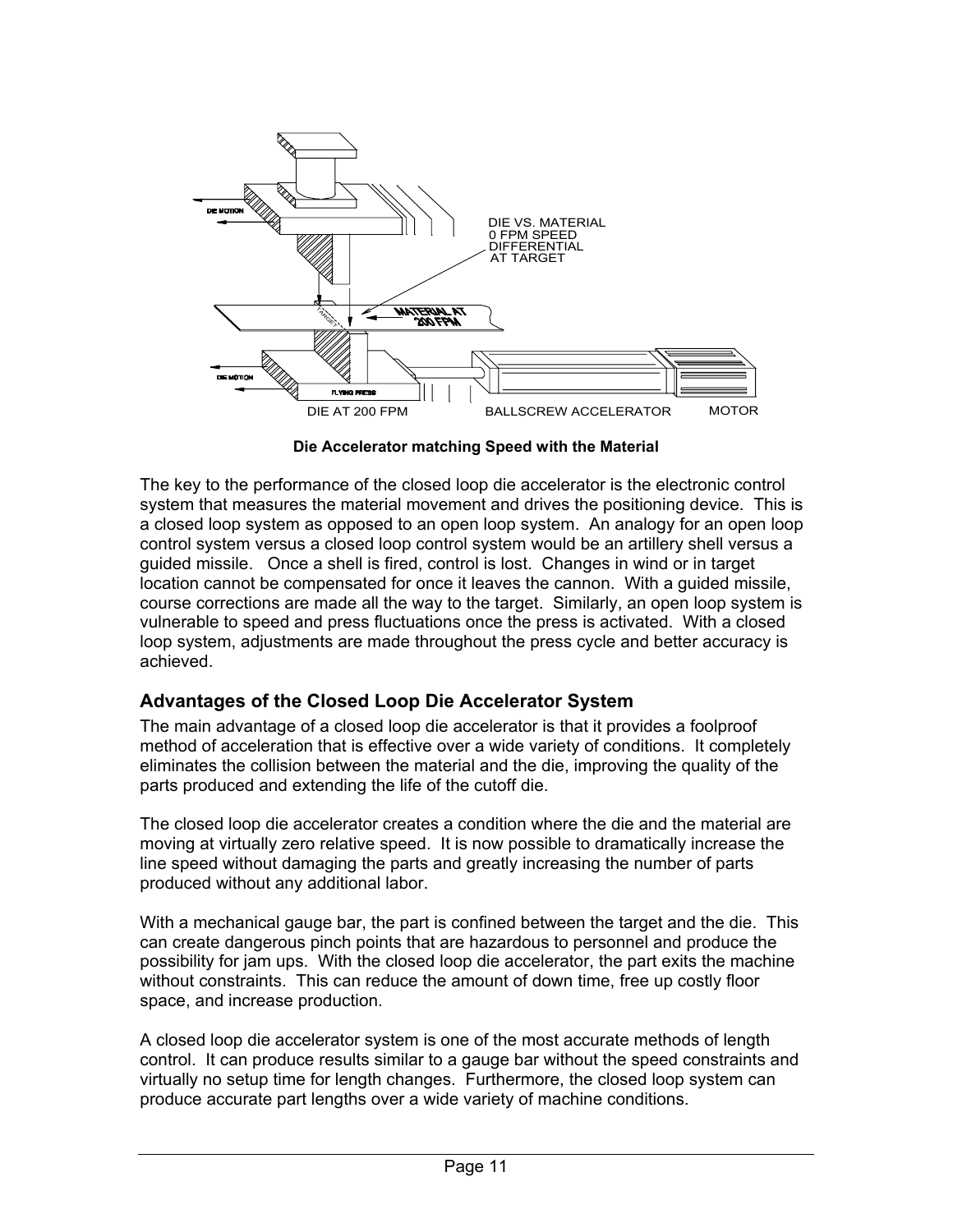#### **Disadvantages of the Closed Loop Die Accelerator**

The main disadvantage of the closed loop die accelerator system is the high initial cost of the equipment. This is due to the precision die positioning system required. Depending on the weight of the die and line speed, such a system can cost between \$25,000 and \$75,000 to retrofit on an existing machine. However, higher line speeds, scrap savings, and reduced down time may likely justify the investment.

On any roll forming machine, the cycle rate of the cutoff press limits the minimum part length that can be run at a given line speed. A closed loop die accelerator further limits this speed by lengthening the cycle rate of the cutoff operation. Before a cut is made, the die must be accelerated up to line speed. After the cut, the die must be decelerated to a stop. Then the die is accelerated in the reverse direction then decelerated as it approaches the home position. The result is that shorter parts must be run at lower line speeds as compared with other accelerator methods. However, since a closed loop die accelerator adapts easily to line speed changes, the machine can be slowed down for short lengths and sped up for longer lengths with no deterioration of accuracy.

#### **Types of Closed Loop Die Accelerator Systems**

The key element of a closed loop die accelerator system is the linear actuator that accurately positions the die in line with the flow of the material. There are three types of linear actuators available. These are the hydraulic cylinder with servo valve, the rotary electric motor with a rotary-to-linear conversion device, and the linear motor.

The hydraulic system is one of the oldest types of closed loop die accelerators. It is ideal for heavy dies and high line speeds. However, it is difficult to maintain and contamination of the fluid is a constant problem. Tuning the system often requires a skilled technician.

Most closed loop die accelerator systems today use rotary servomotors with rotary-tolinear converters. Brushless DC servomotors with computerized drive systems offer high performance at relatively low cost. They require little maintenance and are easy to tune.



**Rotary Servomotor Converted to Linear Motion**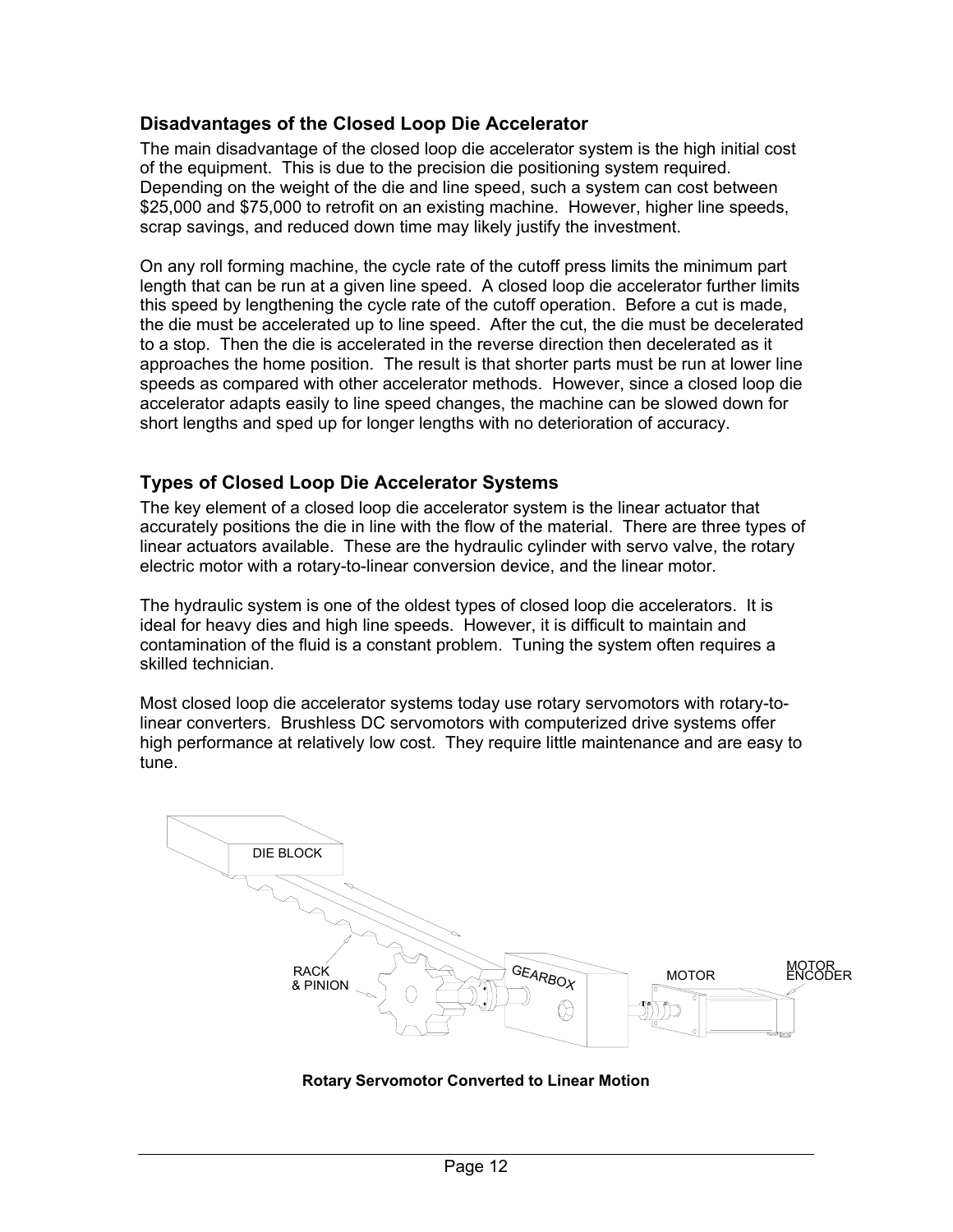The future of die accelerator systems may lie in linear motors. A linear motor is essentially a rotary motor that has had its rotor and stator split and pressed flat. The two components are place in parallel with each other with a close spacing. One is attached to the machine in a fixed position and the other is attached to the die. Electrical currents in windings cause the two plates to attract and repel each other in a controlled fashion that causes the die to move in the direction of material flow. The main advantage of linear motors is the elimination of the need for a linear actuator. Also, inertias are low and high accelerations are possible. The technology is new and there are only a few installations but linear motors have great potential as closed loop die accelerators.

#### **Linear Actuators**

With a rotary servomotor, a linear actuator must be added to convert the rotary motion of the motor into linear motion of the die. There are several types of linear actuators in use. They include the ball screw, the rack and pinion, and the timing belt. Feedback for the position of the die is normally taken off of the shaft of the motor. Any errors in the linear actuator will be outside the loop and cannot be compensated.

The ball screw is the most precise type of linear actuator. The ball nut moves a precise distance for each rotation of the screw with virtually no backlash. Due to the pitch of the ball screw, the servomotor can be directly connected to the ball screw without the need for gear reduction, in most cases. The ball screw is ideal for applications with lightweight dies and low speeds that require highly accurate parts. Ball screws are not suited for speeds in excess of 250 FPM due to a whipping action of the screw at high speeds.



**Closed Loop System Driven by a Ball Screw Actuator** 

Rack and pinions have been used, as linear actuators in many applications with high speed and high die weights. Normally, the pinion gear cannot be connected directly to the servomotor. A gear reducer with low backlash is required in most cases so that the motor can run at near full speed. The rack is located parallel to the material flow and acts as the die pusher. The contact point between the rack and the pinion gear is critical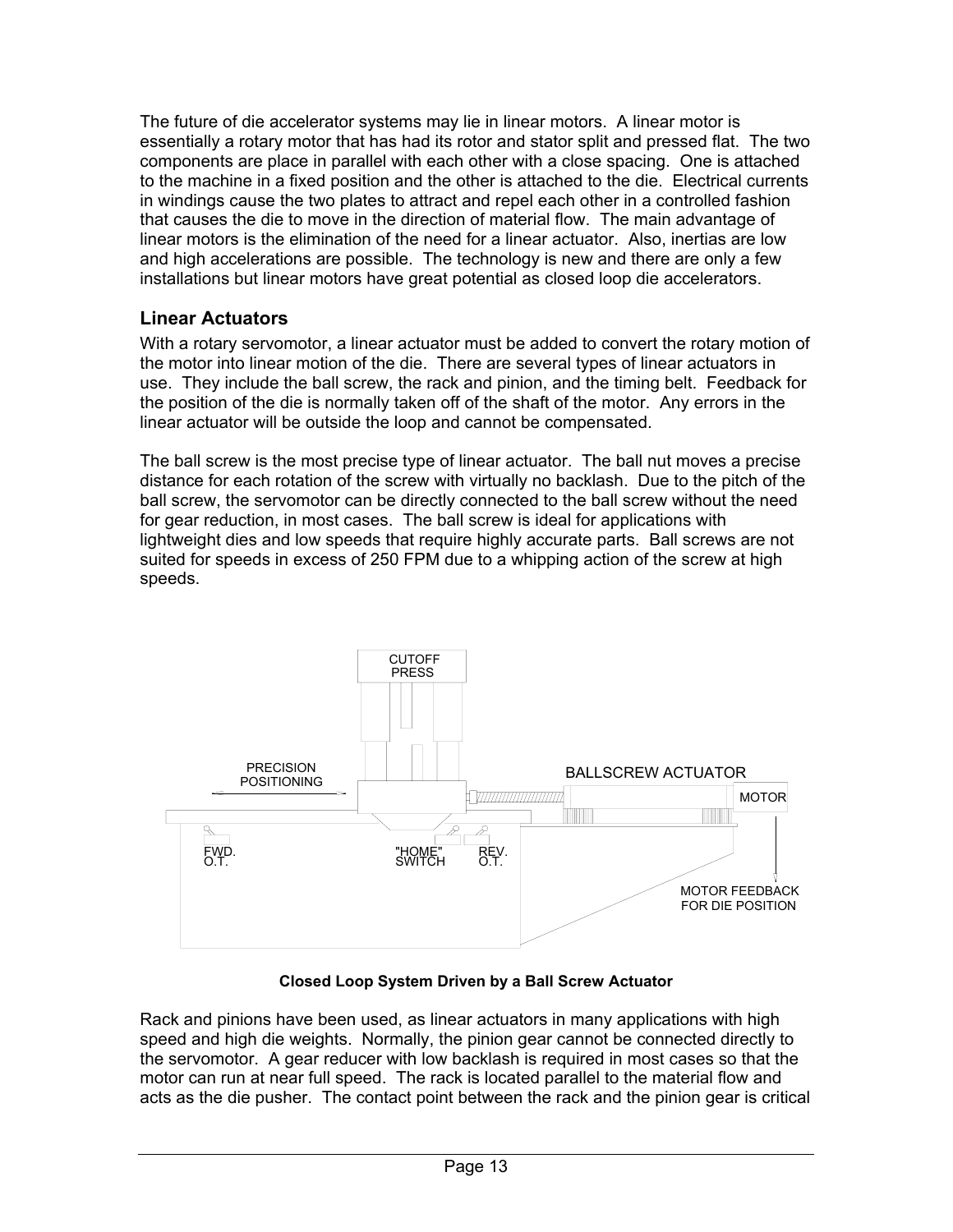for this application. This can be a point of wear and breakage that can require extensive maintenance.



**Closed Loop System Driven by a Rack and Pinion** 

A timing belt creates a versatile linear actuator for a closed loop die accelerator system. Two pulleys are located in line with the material flow. A bracket is attached to the belt that is coupled to the die. A servomotor is coupled to one of the pulleys through a gear reducer. This system is capable of high line speeds and moderate die weights. Timing belts are not made with high precision but repeatable results can be achieved if the cutoff occurs in the same general position each time.

### **Design Considerations and Productivity**

In sizing a closed loop die accelerator system, a number of factors must be considered. Four of these factors dictate the size and productivity of a specific system. These include:

- $\triangleright$  Weight of the die
- $\triangleright$  Speed of the material
- $\triangleright$  Length of available die travel
- $\triangleright$  Time required to cycle the cutoff press

With these four factors, a system can be designed and expected productivity can be calculated. This can best be explained by using an example, consider the following:

A line running at 200 feet per minute uses a 400 lb. shearing die in a mechanical press to cut the part. The line speed is limited to 200 FPM due to the fact that the material experiences damage when hitting the backstop or die at speeds higher. The cycle time of the press is .25 seconds ( .125 seconds down and .125 seconds up). The available die travel is 23 inches between over-travels. Using a Ball screw actuator, the maximum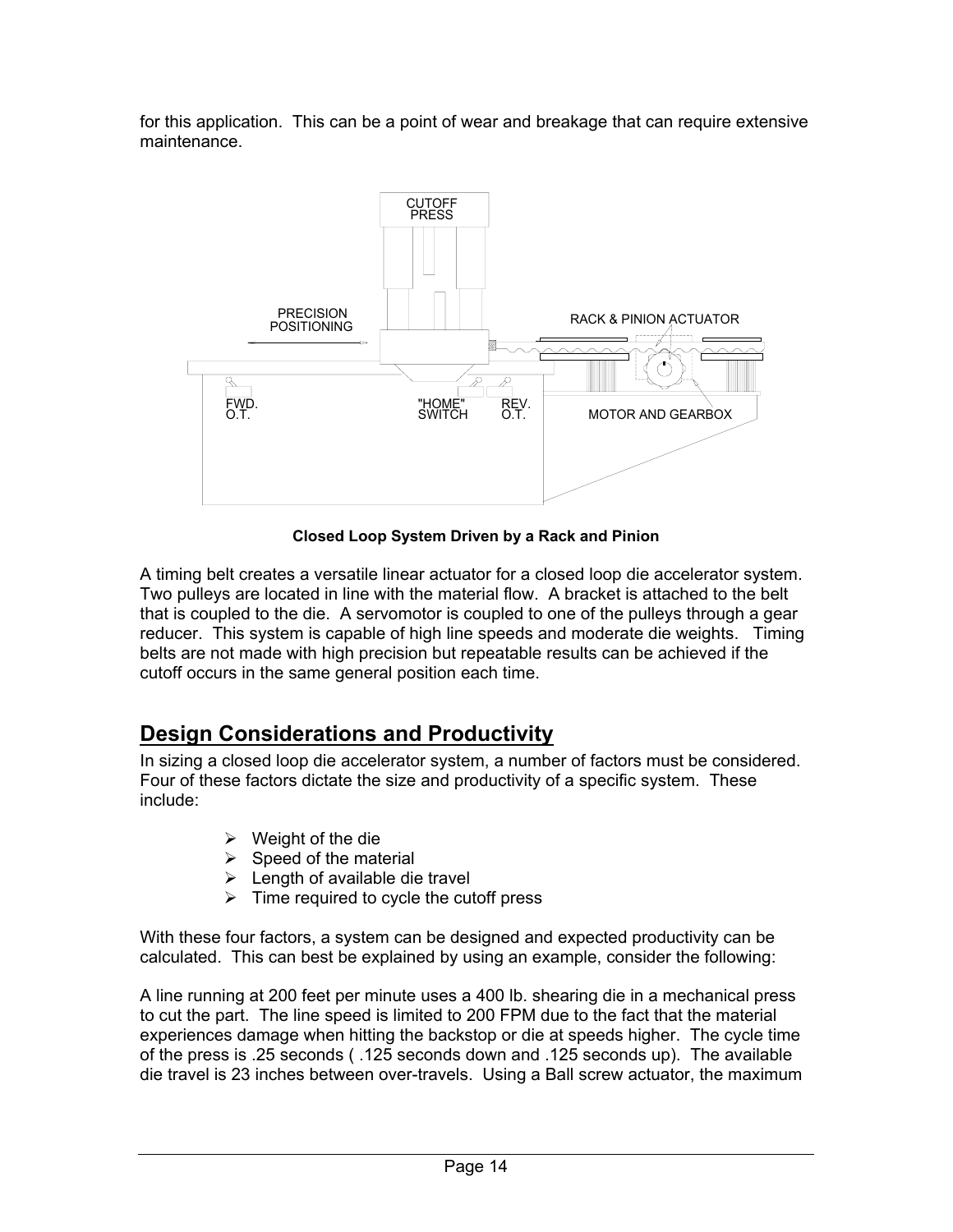recommended acceleration rate for a die this heavy is about ½ g (193 inches/second²). With these numbers realized, the following chart can be graphed.



**Example of a Die Accelerator Tracking a 200 FPM Target** 

Note that the die accelerates from a resting position to full line speed in .1 seconds. The die locates the target and maintains the same speed as the line throughout the press operation. With both the die and the material moving at the same speed, the press operation occurs just as if the press was making a standing cut with no stress on the part on or on the die. Once the cutoff is performed, the die decelerates to a stop and returns to its rest position.

As the graph shows, an additional 5 inches of travel is available still. Since the line speed was previously limited due to stress on the material, the line speed may now be increased. With the additional 5 inches of travel remaining, a line speed of 235 FPM should now be attainable. The higher line speed will require more time for the die to accelerate to and to decelerate from, and will require more travel distance while the press is firing, although the press time itself stays the same. Any item that requires more time or travel will reduce the amount of die travel remaining. The following example shows the new speed profile when running at 235 FPM.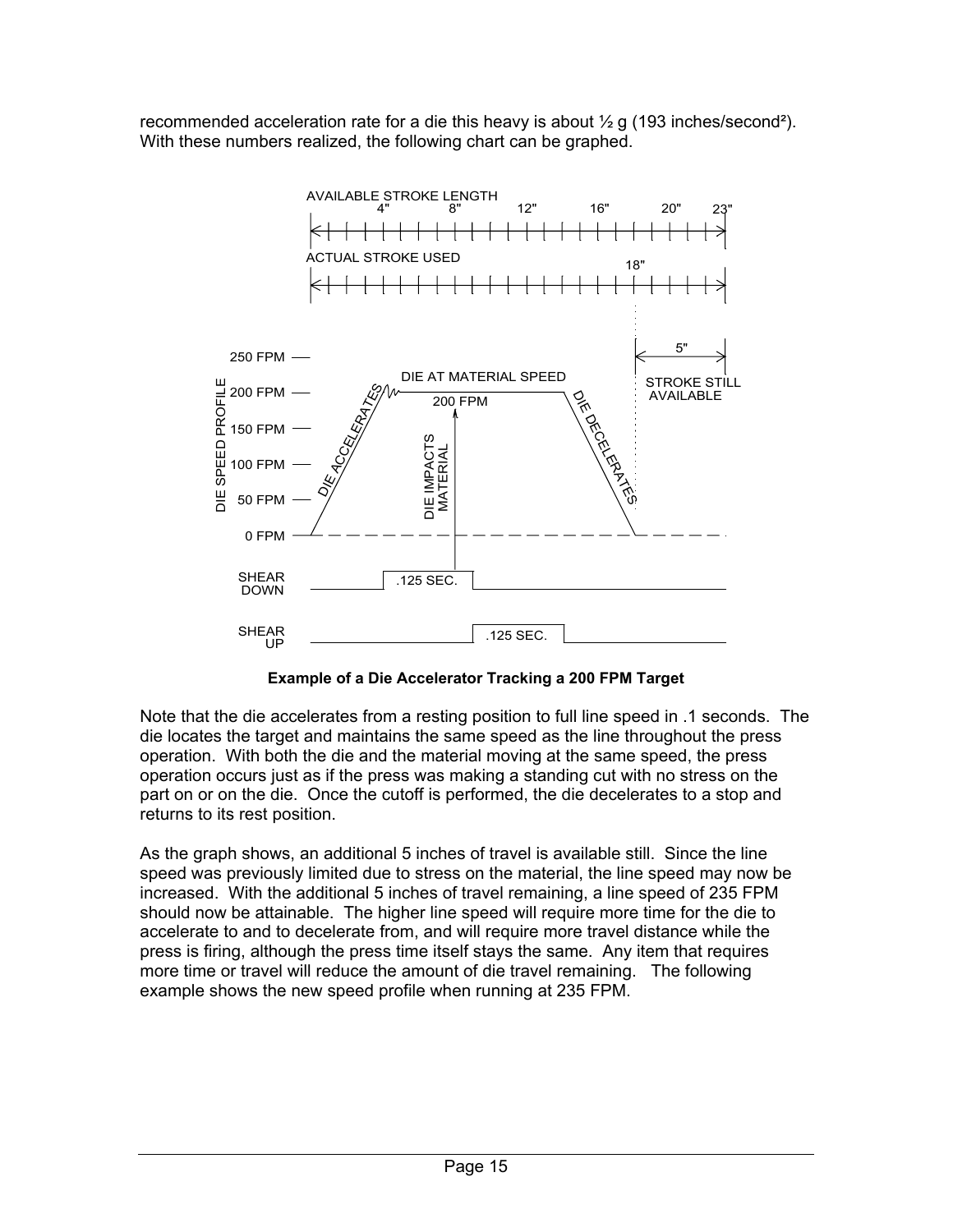

 **Example of a Die Accelerator Tracking a 235 FPM Target** 

Note that nearly the entire available stroke is now being used to boost production by 35 FPM. In a 60% efficient production environment (run time), this equates into over 10,000 feet of additional product in an 8-hour shift. Product that has precision accuracies, minimal setup time, and edges that are as good as the die can cut without stress points and buckles.

The amount of thrust required for a die accelerator system is the acceleration, in g's, times the die weight. The 400-pound die with  $\frac{1}{2}$  g acceleration would require a thrust of 200 pounds. This determines the size of the motor and strength needed for the mechanical components.

Hydraulic, rack and pinion, and belt-driven linear actuators can often be run at higher accelerations. This can help to shorten the cycle time and shorten the required die travel, thus enabling higher line speeds. It may be worthwhile to consider changing the cutoff press to one with a faster cut cycle. Another consideration should be the design of the cutoff die. Minimizing the weight of the die will improve performance and reduce the requirements of the accelerator system.